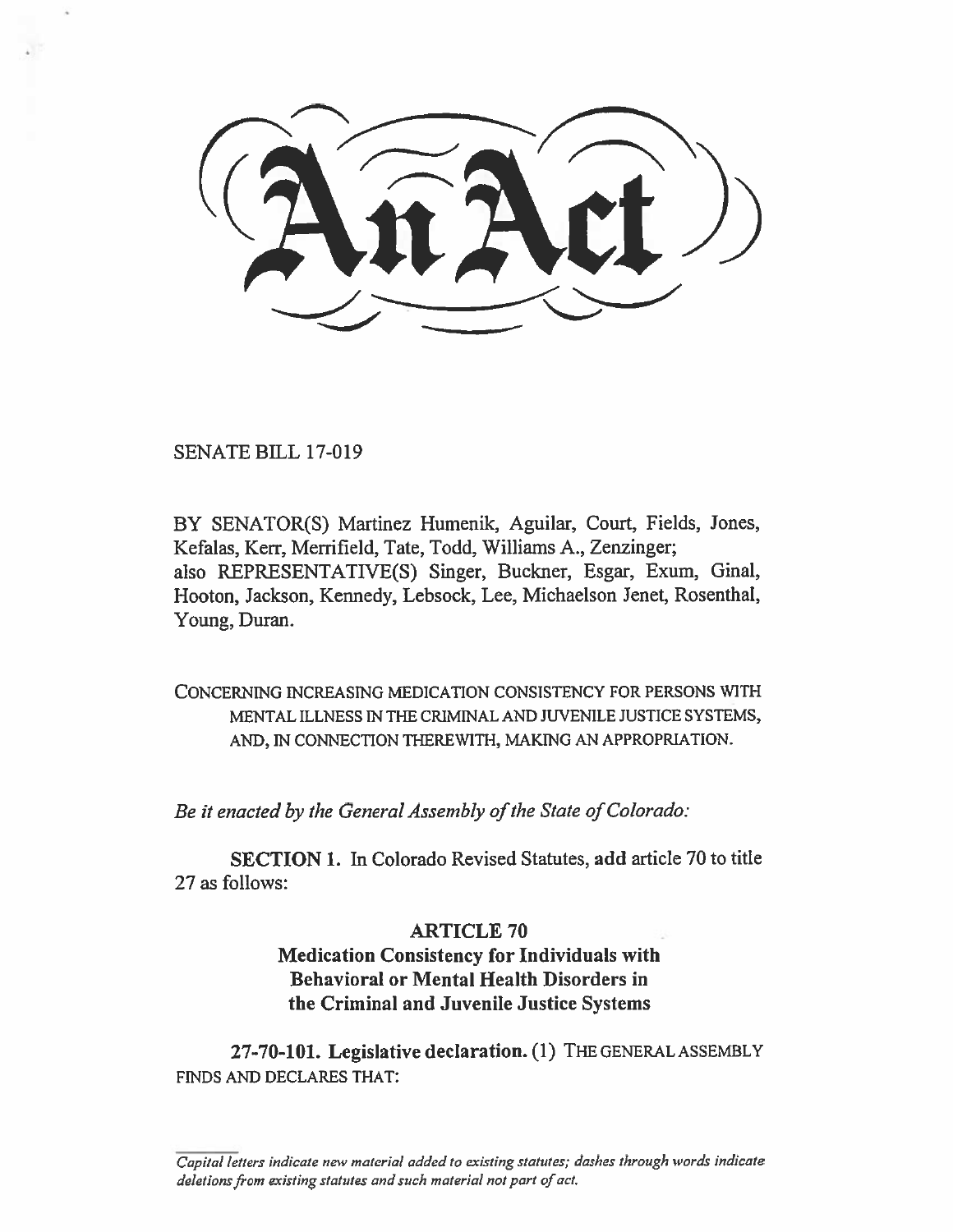(a) THE LACK OF MEDICATION CONSISTENCY FOR INDIVIDUALS WITH BEHAVIORAL OR MENTAL HEALTH DISORDERS WHO ARE INVOLVED IN THE CRIMINAL AND JUVENILE JUSTICE SYSTEMS CREATES ADDITIONAL, OFTEN SERIOUS, PROBLEMS FOR THESE INDIVIDUALS;

(b) IT IS CRITICAL THAT THE STATE INCREASE THE LIKELIHOOD THAT A BROAD SPECTRUM OF EFFECTIVE MEDICATIONS, INCLUDING PSYCHOTROPIC MEDICATIONS, ARE AVAILABLE TO THESE INDIVIDUALS, REGARDLESS OF SETTING OR SERVICE PROVIDER;

(c) BY WORKING COOPERATIVELY WITH THE CRIMINAL AND JUVENILE JUSTICE SYSTEMS AND MENTAL HEALTH SERVICE PROVIDERS, THE STATE CAN HELP ENSURE MEDICATION CONSISTENCY AND ALSO DECREASE OVERALL STATE COSTS THROUGH THE USE OF A COMMON AND AGREED UPON MEDICATION FORMULARY AND COOPERATIVE PURCHASING;

(d) THE MEDICATION CONSISTENCY WORK GROUP OF THE BEHAVIORAL HEALTH TRANSFORMATION COUNCIL IDENTIFIED MENTAL HEALTH MEDICATIONS THAT ARE ESSENTIAL AND PREFERRED FOR A BASIC MEDICATION FORMULARY THAT COULD BE USED ACROSS ALL PUBLIC SYSTEMS TO INCREASE MEDICATION CONTINUITY FOR INDIVIDUALS WITH BEHAVIORAL OR MENTAL HEALTH DISORDERS IN THE CRIMINAL AND JUVENILE JUSTICE SYSTEMS; AND

(e) INCREASING INFORMATION SHARING ACROSS SYSTEMS AND SERVICE PROVIDERS ABOUT THE IMPORTANCE OF MEDICATION CONSISTENCY AND THE USE OF A COMMON AND AGREED UPON MEDICATION FORMULARY AND COOPERATIVE PURCHASING WILL RESULT IN LONG-TERM BENEFITS FOR THE STATE AND FOR INDIVIDUALS WITH BEHAVIORAL OR MENTAL HEALTH DISORDERS WHO ARE INVOLVED IN THE CRIMINAL AND JUVENILE JUSTICE SYSTEMS.

**27-70-102. Definitions. As** USED IN THIS ARTICLE **70,** UNLESS THE CONTEXT OTHERWISE REQUIRES:

(1) "DEPARTMENT" MEANS THE DEPARTMENT OF HUMAN SERVICES CREATED IN SECTION **26-1-105.** 

(2) "FACILITY" MEANS A FEDERALLY QUALIFIED HEALTH CARE CENTER, CLINIC, COMMUNITY MENTAL HEALTH CENTER OR CLINIC,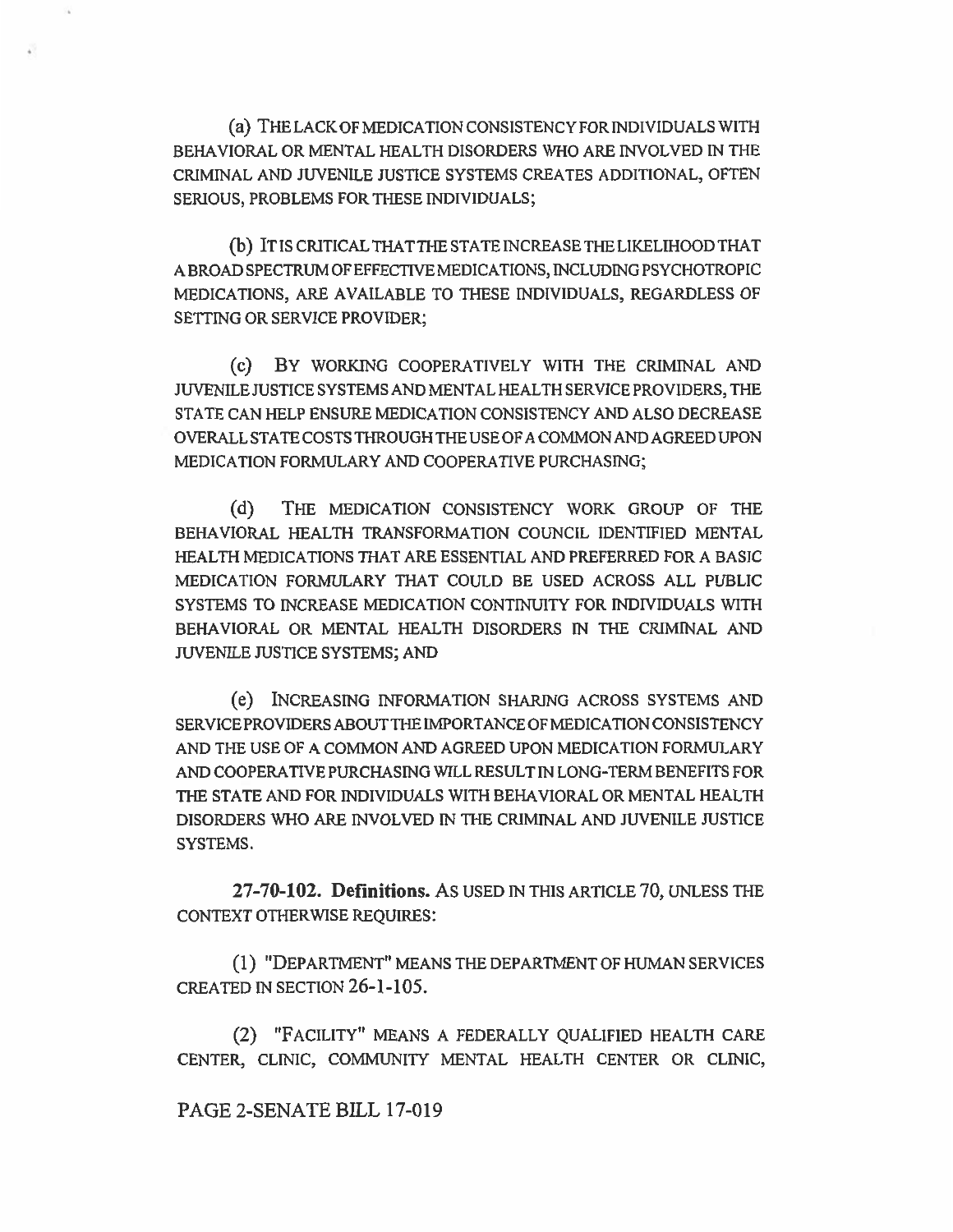INSTITUTION, ACUTE TREATMENT UNIT, JAIL, FACILITY OPERATED BY THE DEPARTMENT OF CORRECTIONS, OR A FACILITY OPERATED BY THE DIVISION OF YOUTH CORRECTIONS.

(3) "MEDICATION FORMULARY" MEANS THE MEDICATION FORMULARY ESTABLISHED PURSUANT TO SECTION 27-70-103 FOR USE BY PROVIDERS.

(4) "OFFICE" MEANS THE OFFICE OF BEHAVIORAL HEALTH IN THE DEPARTMENT OF HUMAN SERVICES.

(5) "PROVIDER" MEANS ANY PERSON, FACILITY, OR GOVERNMENT ENTITY RESPONSIBLE FOR PROVIDING MENTAL HEALTH SERVICES RELATED TO THE CARE AND TREATMENT OF AN INDIVIDUAL WITH BEHAVIORAL OR MENTAL HEALTH DISORDERS WHO IS OR WAS INVOLVED WITH THE CRIMINAL OR JUVENILE JUSTICE SYSTEM.

27-70-103. Medication consistency for individuals with behavioral or mental health disorders in the criminal and juvenile justice systems - medication formulary - cooperative purchasing reporting - rules. (1) (a) BEGINNING DECEMBER 1, 2017, THE DEPARTMENT OF HUMAN SERVICES IN CONSULTATION WITH THE DEPARTMENT OF CORRECTIONS SHALL PROMULGATE RULES THAT REQUIRE PROVIDERS UNDER EACH DEPARTMENT'S AUTHORITY TO USE A MEDICATION FORMULARY THAT HAS BEEN DEVELOPED COLLABORATIVELY BY DEPARTMENTS, AGENCIES, AND PROVIDERS. PUBLIC HOSPITALS AND LICENSED PRIVATE HOSPITALS MAY ALSO, AT THEIR DISCRETION, PARTICIPATE IN THE MEDICATION FORMULARY. USING CONSULTING SERVICES AS NECESSARY, THE DEPARTMENTS SHALL ALSO DEVELOP PROCESSES FOR EDUCATION AND MARKETING RELATED TO INFORMATION REGARDING THE MEDICATION FORMULARY AND COOPERATIVE PURCHASING OPPORTUNITIES FOR FACILITIES AND PROVIDERS. THE PROCESSES FOR EDUCATION AND MARKETING REQUIRED PURSUANT TO THIS SUBSECTION (1) SHALL BE COMPLETED ON OR BEFORE DECEMBER 1, 2017.

(b) FOR THE SOLE PURPOSE OF ENSURING MEDICATION CONSISTENCY FOR PERSONS WITH MENTAL HEALTH DISORDERS IN THE CRIMINAL AND JUVENILE JUSTICE SYSTEMS, THE DEPARTMENT OF CORRECTIONS, COUNTIES, THE DIVISION OF YOUTH CORRECTIONS, COMMUNITY MENTAL HEALTH CENTERS, AND OTHER PROVIDERS SHALL SHARE PATIENT-SPECIFIC MENTAL

#### PAGE 3-SENATE BILL 17-019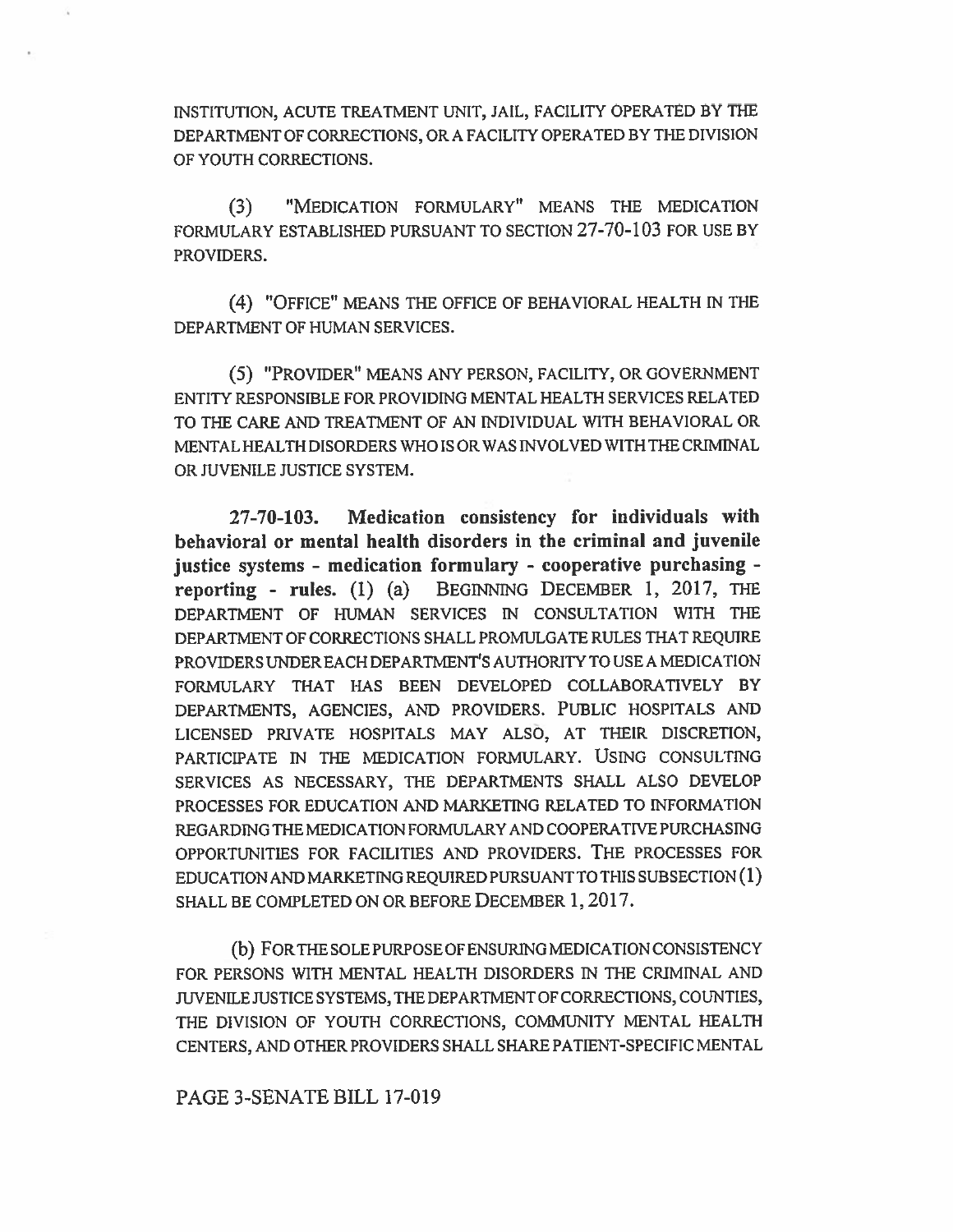HEALTH AND TREATMENT INFORMATION. ALL SUCH INFORMATION SHARING MUST COMPLY WITH CONFIDENTIALITY REQUIREMENTS, INCLUDING ANY NECESSARY MEMORANDUMS OF UNDERSTANDING BETWEEN PROVIDERS, SET FORTH IN THE FEDERAL "HEALTH INSURANCE PORTABILITY AND ACCOUNTABILITY ACT OF 1996", 45 CFR PARTS 2, 160, 162, AND 164.

(2) BEGINNING JULY 1, 2018, THE OFFICE SHALL HAVE THE FOLLOWING DUTIES AND RESPONSIBILITIES, SUBJECT TO AVAILABLE APPROPRIATIONS:

(a) ON OR BEFORE SEPTEMBER 1, 2018, AND EVERY SEPTEMBER 1 OF EVERY EVEN-NUMBERED YEAR THEREAFTER, THE OFFICE SHALL CONDUCT A REVIEW OF THE MEDICATION FORMULARY TO ADDRESS ANY URGENT CONCERNS RELATED TO THE FORMULARY AND TO PROPOSE UPDATES TO THE FORMULARY. DURING THIS REVIEW, THE OFFICE SHALL ALSO CREATE THE APPROPRIATE NOTIFICATION PROCESS FOR UPDATES TO THE FORMULARY.

(b) ON OR BEFORE JULY 1, 2019, AND EVERY TWO YEARS THEREAFTER AS NECESSARY, THE OFFICE SHALL CONDUCT A REVIEW OF THE MEDICATION FORMULARY TO UPDATE THE MEDICATION FORMULARY AND ENSURE COMPLIANCE WITH THE MEDICAID FORMULARY USED BY THE DEPARTMENT OF HEALTH CARE POLICY AND FINANCING.

(C) ON OR BEFORE SEPTEMBER 1, 2018, THE OFFICE, IN COLLABORATION WITH THE OFFICE OF INFORMATION TECHNOLOGY, THE OFFICE OF E-HEALTH INNOVATION, THE DEPARTMENT OF HEALTH CARE POLICY AND FINANCING, THE DEPARTMENT OF PUBLIC SAFETY, THE DEPARTMENT OF CORRECTIONS, AND OTHER AGENCIES AS APPROPRIATE, SHALL DEVELOP A PLAN BY WHICH THE PATIENT-SPECIFIC INFORMATION REQUIRED BY SUBSECTION  $(1)(b)$  OF THIS SECTION CAN BE SHARED ELECTRONICALLY, WHILE STILL IN COMPLIANCE WITH CONFIDENTIALITY REQUIREMENTS, INCLUDING ANY NECESSARY MEMORANDUMS OF UNDERSTANDING BETWEEN PROVIDERS, SET FORTH IN THE FEDERAL "HEALTH INSURANCE PORTABILITY AND ACCOUNTABILITY ACT OF 1996", 45 CFR PARTS 2, 160, 162, AND 164.

(d) (1) THE OFFICE SHALL ENCOURAGE PROVIDERS THAT HAVE BEEN GRANTED PURCHASING AUTHORITY BY THE DEPARTMENT OF PERSONNEL PURSUANT TO SECTION 24-102-204 TO UTILIZE COOPERATIVE PURCHASING FOR THE MEDICATION FORMULARY, AS AUTHORIZED PURSUANT TO SECTION

#### PAGE 4-SENATE BILL 17-019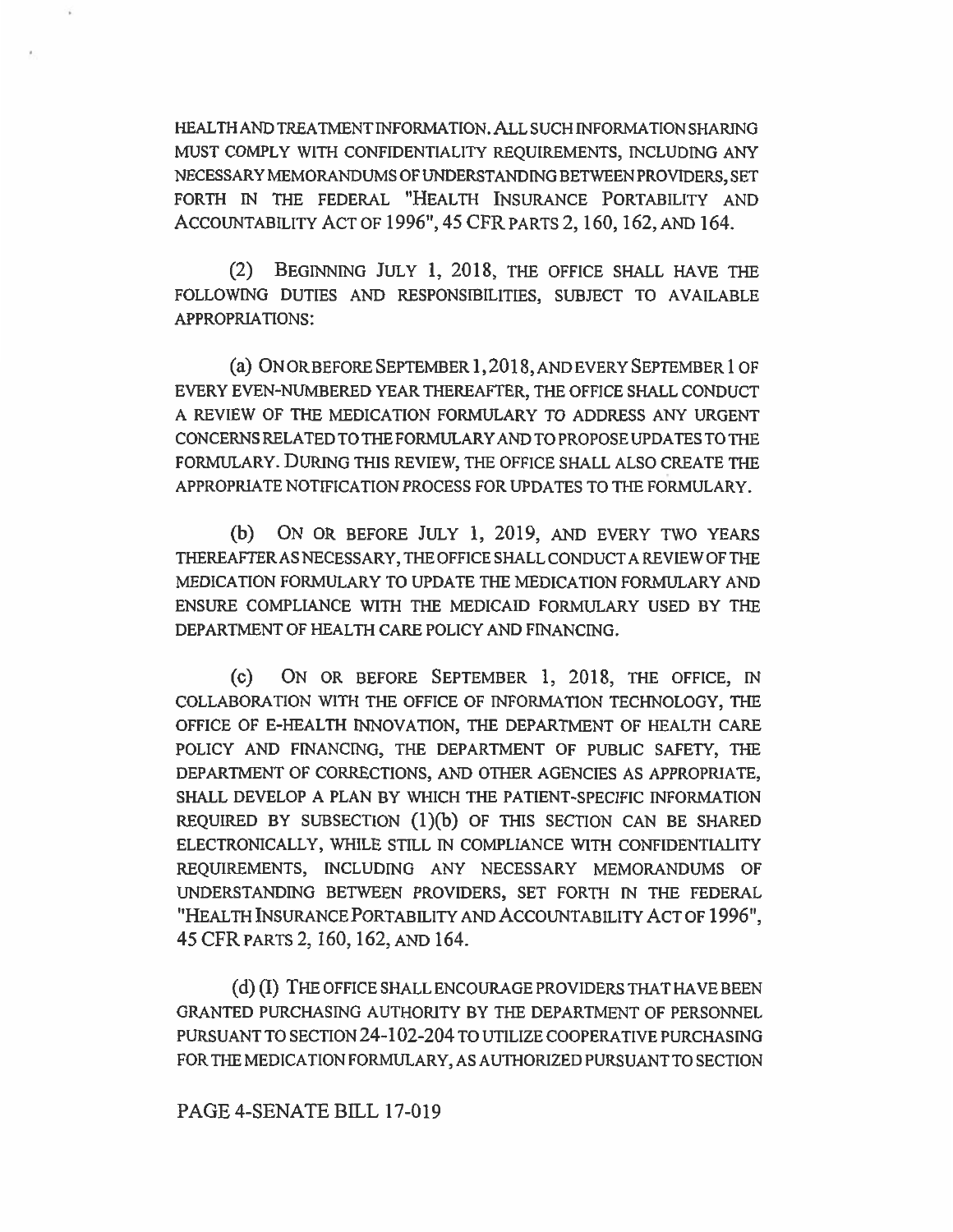24-110-201, UNLESS THE PROVIDER CAN OBTAIN THE MEDICATION ELSEWHERE AT A LOWER COST. THE USE OF COOPERATIVE PURCHASING MAY, AND IS ENCOURAGED TO, INCLUDE EXTERNAL PROCUREMENT ACTIVITY, AS DEFINED IN SECTION 24-110-101 (2), IF THE EXTERNAL PROCUREMENT ACTIVITY AGGREGATES PURCHASING VOLUME TO NEGOTIATE DISCOUNTS WITH MANUFACTURERS, DISTRIBUTORS, AND OTHER VENDORS.

(II) ANY EXTERNAL PROCUREMENT ACTIVITY, AS DEFINED IN SECTION 24-110-101 (2), USED BY PROVIDERS FOR PURPOSES OF THIS ARTICLE 70 IS ENCOURAGED TO INCLUDE AN ONGOING DRUG UTILIZATION REVIEW PROCESS. THE PURPOSE OF THE REVIEW PROCESS IS TO HELP ENSURE A STRUCTURED, ONGOING REVIEW OF HEALTH CARE PROVIDER PRESCRIBING, PHARMACIST DISPENSING, AND PATIENT USE OF MEDICATION. THE REVIEW MUST INCLUDE A COMPREHENSIVE ANALYSIS OF PATIENTS' PRESCRIPTION AND MEDICATION DATA TO HELP ENSURE APPROPRIATE MEDICATION DECISION-MAKING AND POSITIVE PATIENT OUTCOMES BY PROVIDING EDUCATIONAL FEEDBACK TO PROVIDERS ON APPROPRIATE MEDICATION UTILIZATION.

(e) THE OFFICE SHALL INVESTIGATE AND DEVELOP OPTIONS FOR COLLABORATION WITH LOCAL COUNTY JAILS TO COORDINATE MEDICATION PURCHASING. BASED ON THE INFORMATION FROM THE OFFICE, THE BEHAVIORAL HEALTH TRANSFORMATION COUNCIL, ESTABLISHED IN SECTION 27-61-102, SHALL DEVELOP A MEDICATION PURCHASING PLAN ON OR BEFORE SEPTEMBER 1, 2018.

(3) (a) BEGINNING IN JANUARY 2019, AND EVERY JANUARY THEREAFTER, THE DEPARTMENT OF HUMAN SERVICES AND THE DEPARTMENT OF CORRECTIONS SHALL REPORT PROGRESS ON THE IMPLEMENTATION AND USE OF THE MEDICATION FORMULARY AND COOPERATIVE PURCHASING AS PART OF EACH DEPARTMENT'S "STATE MEASUREMENT FOR ACCOUNTABLE, RESPONSIVE, AND TRANSPARENT (SMART) GOVERNMENT ACT" HEARING REQUIRED BY SECTION 2-7-203. EACH DEPARTMENT SHALL MAKE SUCH REPORTS TO THE JOINT HEALTH AND HUMAN SERVICES COMMITTEE AND THE JOINT JUDICIARY COMMITTEE, OR ANY SUCCESSOR COMMITTEES.

(b) THIS SECTION IS EXEMPT FROM THE PROVISIONS OF SECTION 24-1-136 (11), AND THE PERIODIC REPORTING REQUIREMENT OF THAT SECTION SHALL REMAIN IN EFFECT UNTIL CHANGED BY THE GENERAL ASSEMBLY ACTING BY BILL.

#### PAGE 5-SENATE BILL 17-019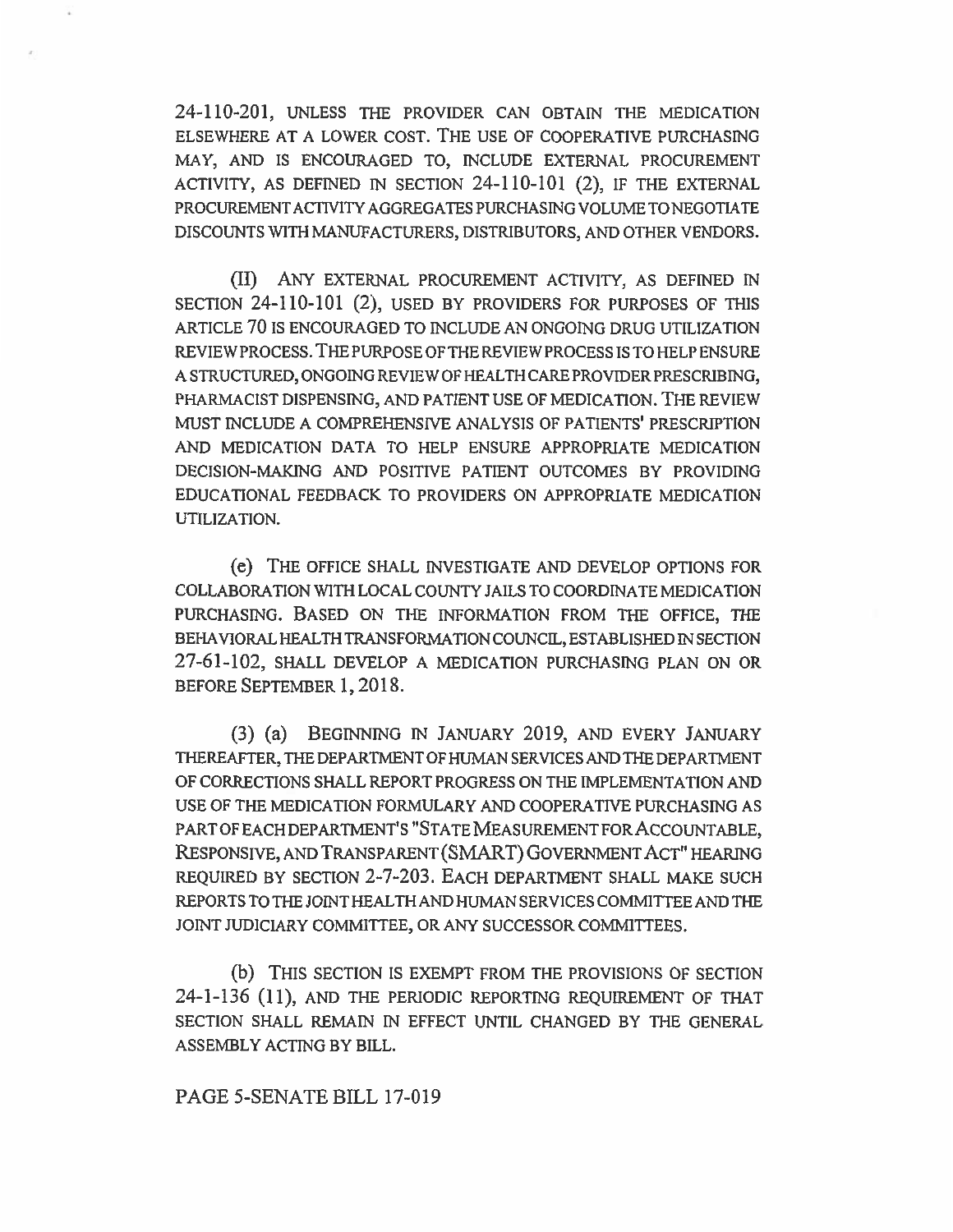**SECTION 2. Appropriation.** (1) For the 2017-18 state fiscal year, \$26,000 is appropriated to the department of human services. This appropriation is from the general fund. To implement this act, the department may use this appropriation as follows:

(a) \$24,000 for use by the office of behavioral health for personal services; and

(b) \$2,000 for use by the office of behavioral health for operating expenses.

**SECTION 3. Act subject to petition - effective date. This act**  takes effect at 12:01 a.m. on the day following the expiration of the ninety-day period after final adjournment of the general assembly (August 9, 2017, if adjournment sine die is on May 10, 2017); except that, if a referendum petition is filed pursuant to section 1(3) of article V of the state constitution against this act or an item, section, or part of this act within such period, then the act, item, section, or part will not take effect unless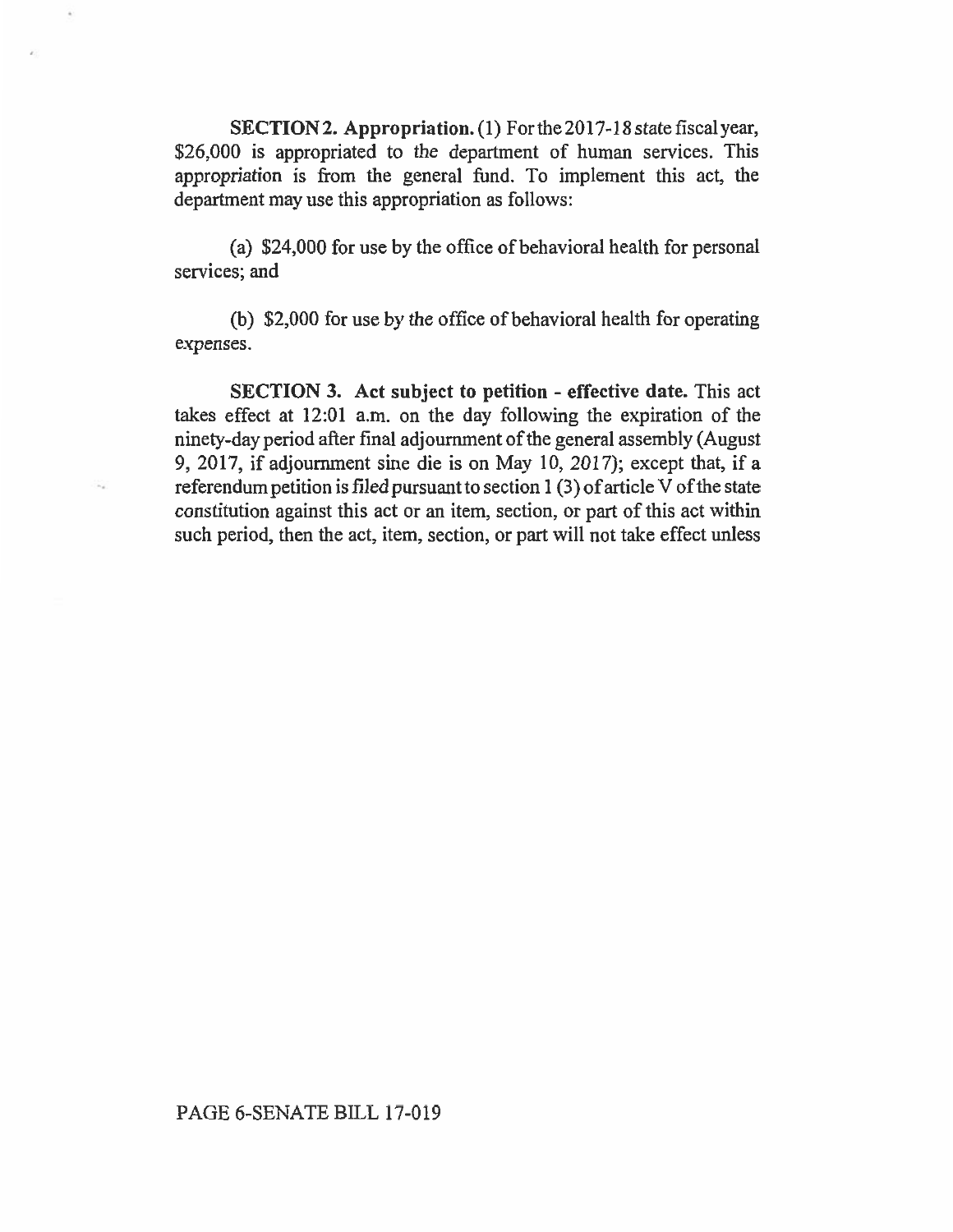approved by the people at the general election to be held in November 2018 and, in such case, will take effect on the date of the official declaration of the vote thereon by the governor.

Kevin J. Grantham Crisanta Duran PRESIDENT OF SPEAKER OF THE HOUSE THE SENATE OF REPRESENTATIVES

Effie Ameen SECRETARY OF THE SENATE

Marilyn Eddins CHIEF CLERK OF THE HOUSE OF REPRESENTATIVES

APPROVED

John W. Hickenlooper GOVERNOR OF THE STATE OF COLORADO

PAGE 7-SENATE BILL 17-019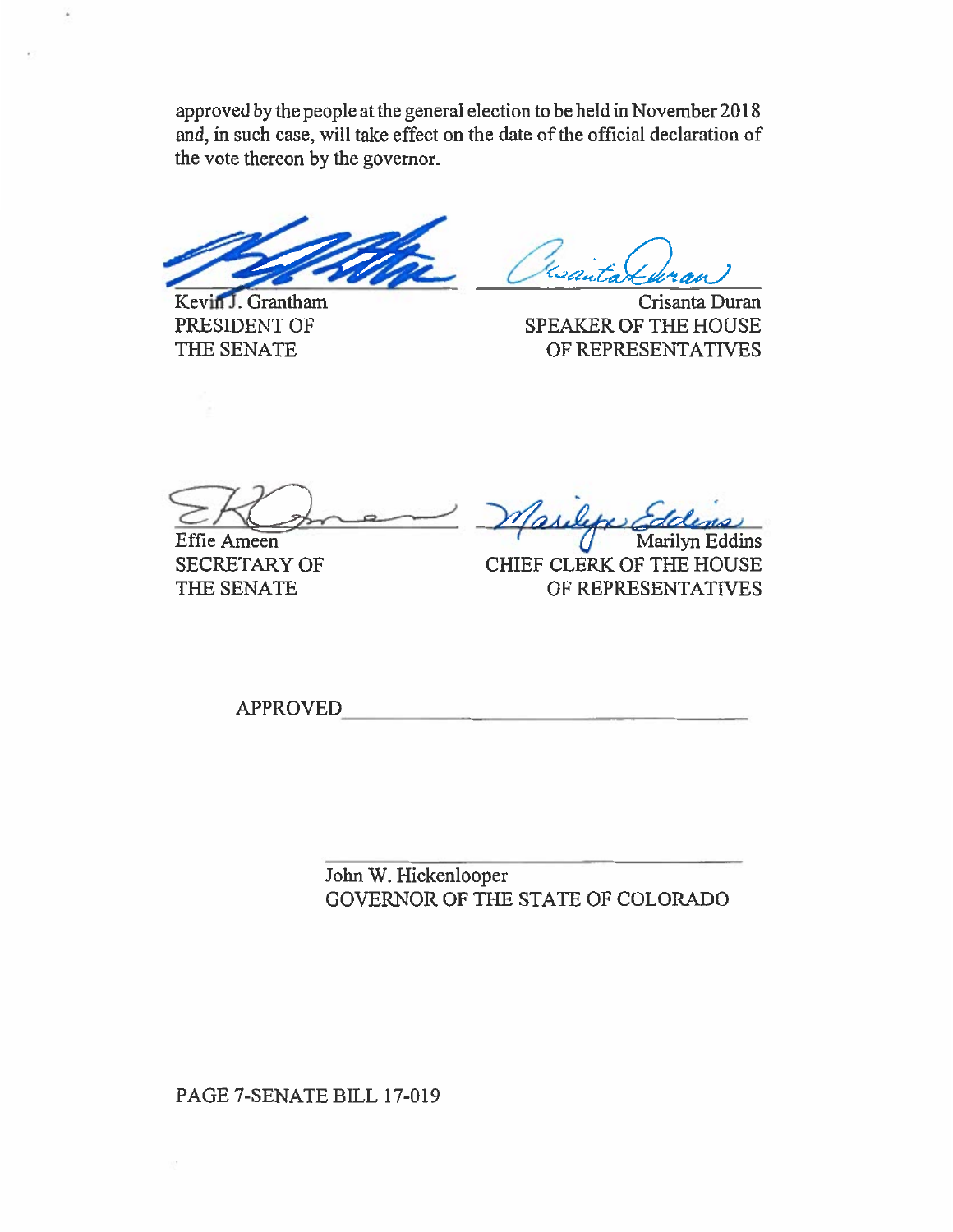# STATE OF COLO

**OFFICE OF THE GOVERNOR** 

**136 State Capitol Denver, Colorado 80203 Phone (303) 866-2471 Fax (303) 866-2003** 

**June 6, 2017** 



**John W. Hickenlooper Governor** 

**The Honorable Colorado Senate General Assembly State Capitol 200 E. Colfax Ave. Denver, CO 80203** 

**Dear Members of the Colorado Senate:** 

**Today, we filed with the Secretary of State Senate Bill 17-019, "Concerning Medication Consistency for Persons with Mental Illness in the Criminal and Juvenile Justice Systems" (SB 17-019), As I am neither signing nor vetoing SB 17-019, the bill will become law at 12:01 A.M. on June 10, 2017. This letter sets forth my reasons for allowing SB 17-019 to become law absent my signature.** 

**Senate Bill 17-019 implements recommendations of the Legislative Oversight Committee Concerning the Treatment of Persons with Mental Health Disorders in the Criminal and Juvenile Justice Systems. We are pleased with the bill's statutory changes and its support for Coloradans with mental illnesses. On the bill's policy merits, we take no issue. However, we have concerns regarding the bill's cost and the late amendments that were added to this legislation.** 

**Like all bills, SB 17-019 received an independent fiscal impact analysis. The original fiscal note estimated a cost of \$540,575 and 0.9 full time employees (FTE) in FY 2017-18 and continued costs in future fiscal years. During the legislative process, amendments reduced the stated fiscal impact to S26,000 and zero** FTE.

**Accounting for this significantly lowered fiscal estimate, in the final week** of **the 2017 legislative session, amendments were added delaying several of the bill's implementation dates beyond Fiscal Year 2017-2018. Furthermore, language was inserted making most of the bill's requirements voluntary, subject to out-year budgeting, and legislating future budget requests by the Administration to prioritize funds to accomplish the bill's tasks. These changes were stated to have been done to secure passage and sidestep the fiscal constraints of the House and Senate Appropriations Committees.** 

**We arc very grateful for the House sponsor's efforts to alleviate some of these concerns when these issues were raised. However, legislation should not contain "work-around" language to the annual appropriations process - whether by delays of implementation dates several years out, use of optional or permissive bill language, or other tactics that may veil a bill's true cost to the taxpayers.**